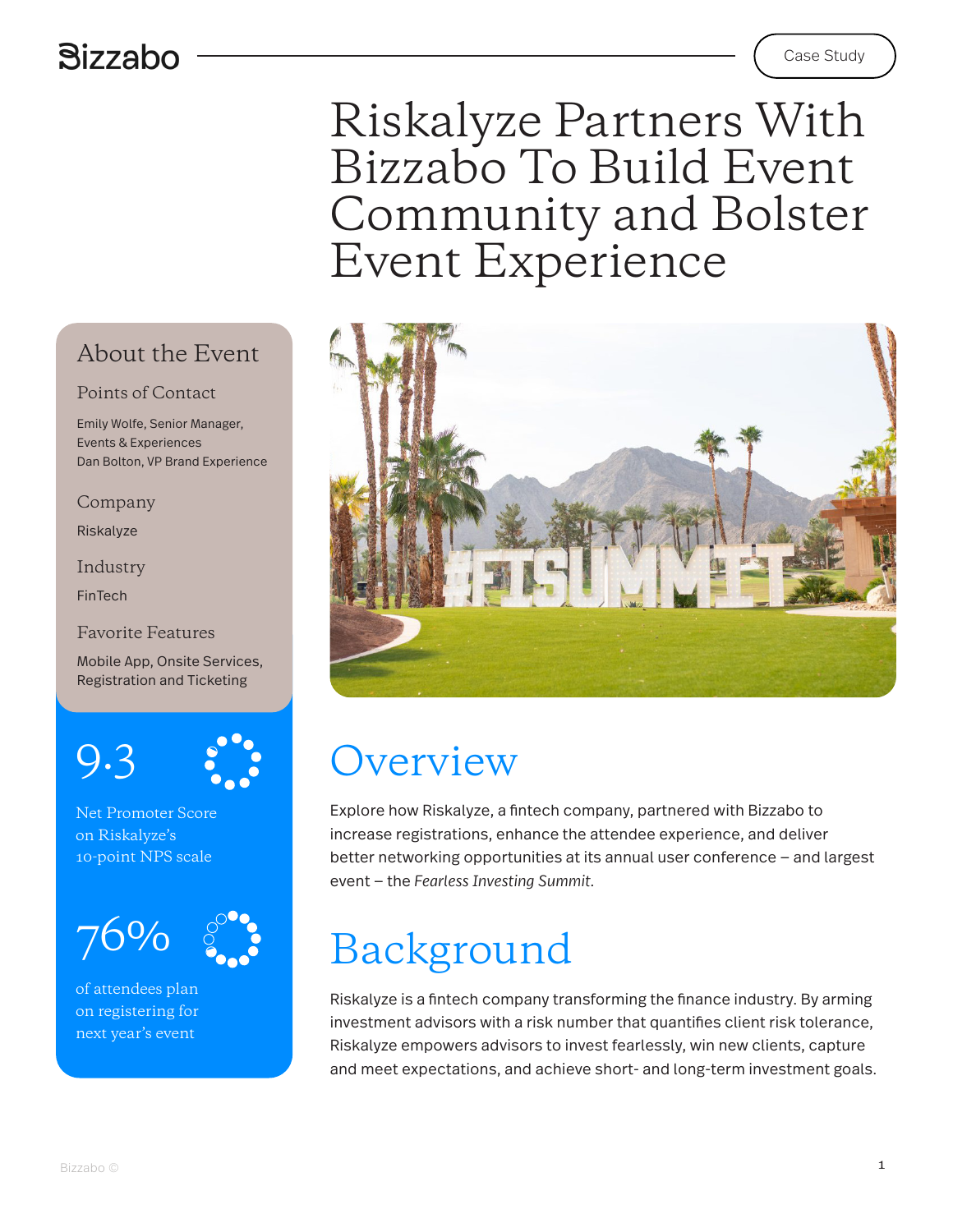### The Event

### The Fearless Investing Summit

The *Fearless Investing Summit* is Riskalyze's annual user conference, attracting over 800 attendees from around the world and has been growing 20% YoY since launching in 2017. It is the largest event Riskalyze hosts each year.

The summit offers attendees three days of engaging sessions, keynotes, product announcements, and networking. As one of the most influential events in the industry, the summit distinguishes Riskalyze as a prominent FinTech leader. Additionally, the event has been named to multiple industry Top 10 lists.

"The Fearless Investing Summit is our most meaningful event each year, gathering hundreds of customers, industry leaders, and the entire company rallies behind it. That's why we chose Bizzabo to execute the event," said Wolfe. In September 2021, Riskalyze was able to host the summit in-person in Palm Springs, CA, for the first time since the pandemic began. Riskalyze was excited to offer the option of a face-to-face experience for its attendees.

> "We partnered with Bizzabo because we needed a world-class inperson experience — and that's exactly what we got."

> > Emily Wolfe Senior Manager, Events & Experiences

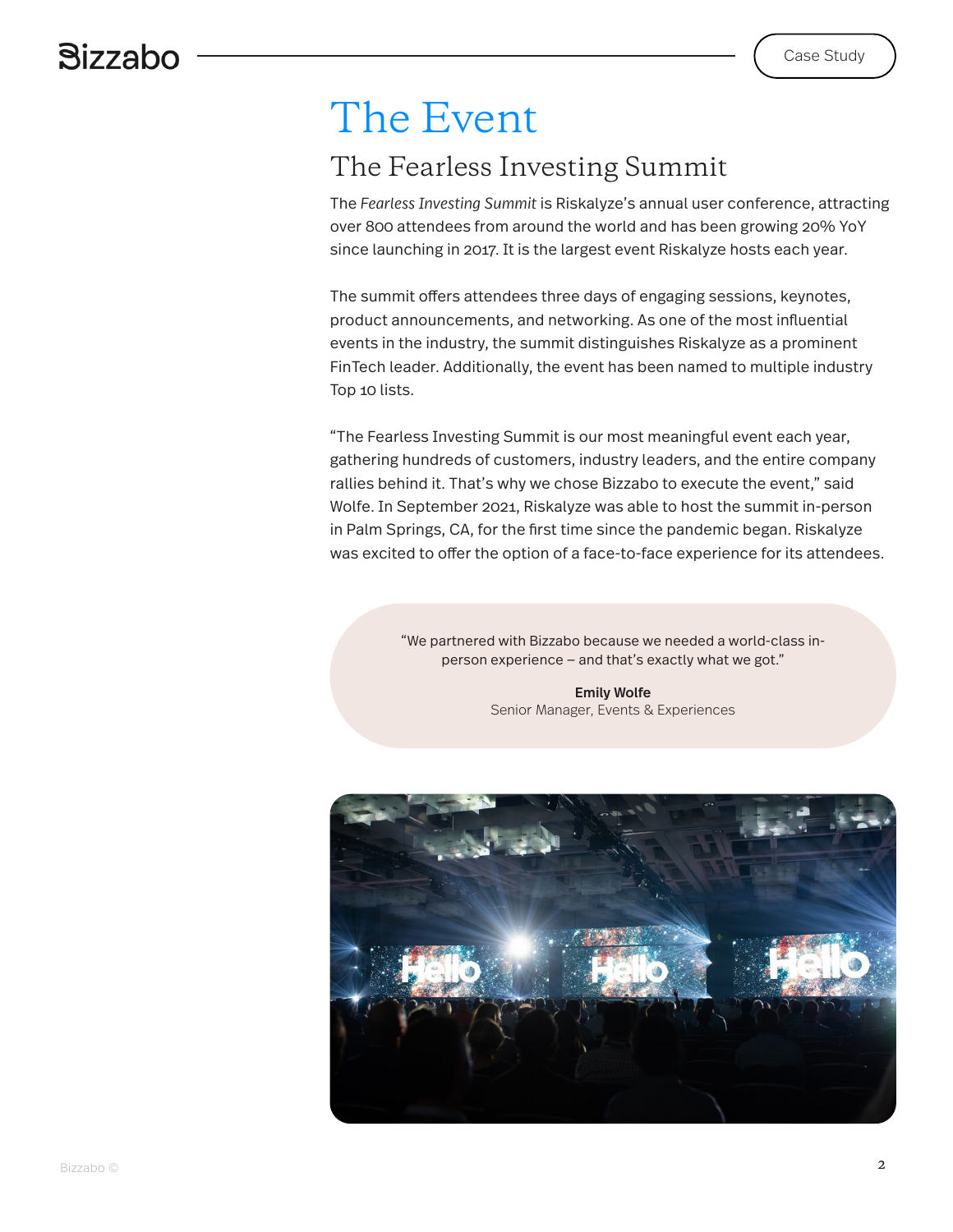# The Challenge

### Hard-to-Use Systems With Missing Features

In 2020, Emily Wolfe, Senior Manager, Events & Experiences at Riskalyze, was tasked with finding a "best-in-breed" tool to handle any event of any size. Why? During what Wolfe calls "The Dark Period," the Riskalyze team spent precious time trying to figure out its legacy event software, which didn't have the features needed to accomplish its goals.

"Tasks that should have taken seconds took minutes, and that time I spent fiddling around on the platform really added up," added Wolfe. "I couldn't find anything in the backend. It was like walking around in a dark room and running into walls."

Additionally, Riskalyze struggled to promote networking and connection due to the lack of features other vendors provided. After devoting way too much time attempting to navigate and customize a not-so-user-friendly legacy platform, Wolfe knew that the Fearless Investing Summit needed a better solution.

## The Solution

#### A Modern Event Management Platform That Does It All

After months of research and evaluating platforms, Riskalyze chose Bizzabo as its partner and dove head-first into planning for its 2021 *Fearless Investment Summit*. As an agile team, Riskalyze leaned on Bizzabo as a partner, leveraging its mobile app, registration and ticketing to drive registrations, enhance the attendee experience, and promote networking.

> "Bizzabo is so clean and organized. It's like turning on the lights in a dark room."

> > Emily Wolfe Senior Manager, Events & Experiences

The day she gained access to Bizzabo, Wolfe recalls texting her boss, "I'm so happy, I'm over the moon." Her team had finally found a straightforward, modern platform that could aggregate data and manage registration so they could focus on their event and attendees.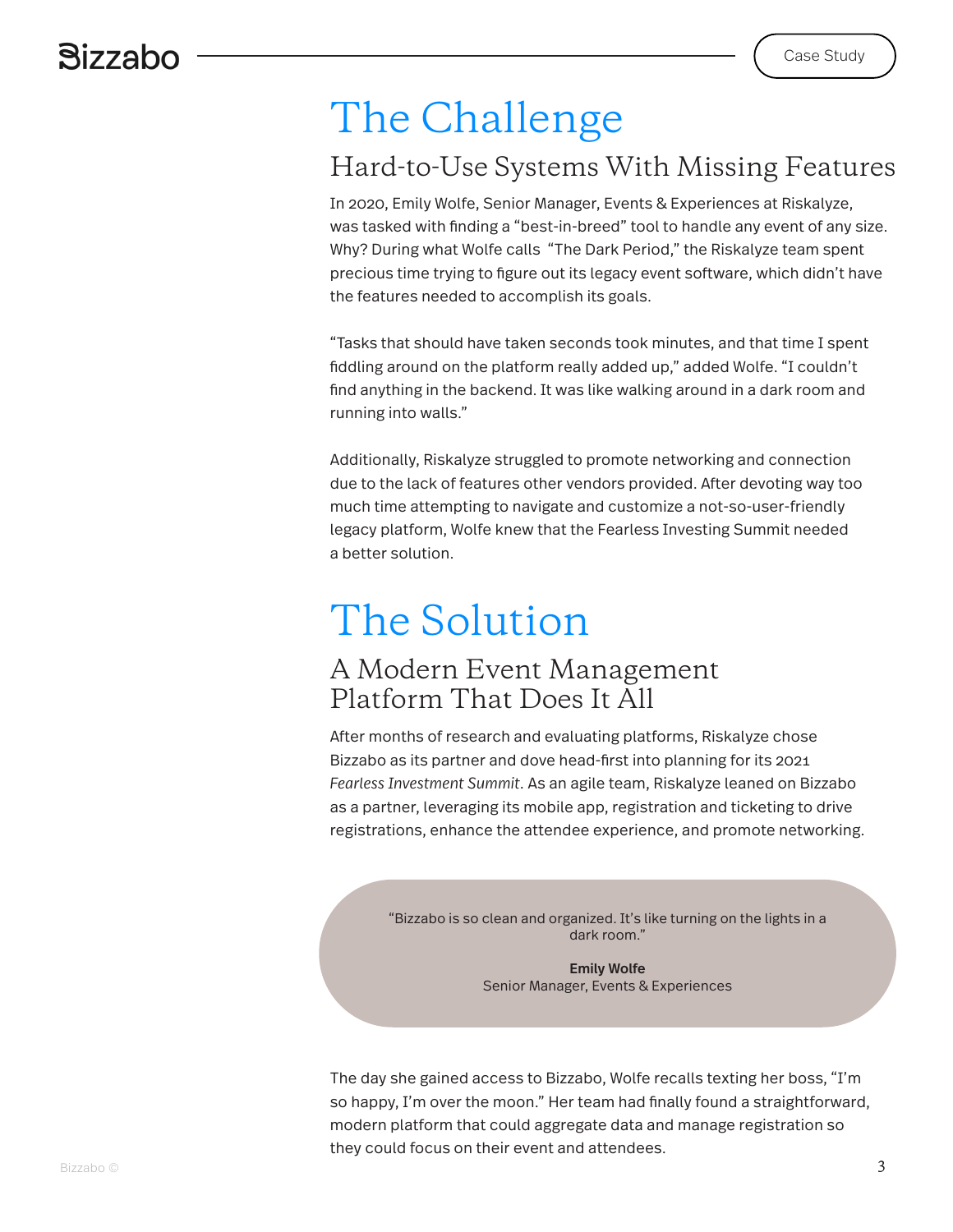Riskalyze loved that Bizzabo's intuitive platform is intuitive and easy to train people on. They also appreciated that it is robust enough to support their largest event of the year.

Wolfe's favorite part of Bizzabo is the backend, which frees her up to focus on more important event elements, such as the attendee experience.

> "If I were to design an event software, it would be Bizzabo, truly, because I appreciate the attention to delivering meaningful features and a clean user experience. We are profoundly grateful for the meticulous detail in the product."

> > Dan Bolton VP Brand Experience

"Bizzabo equips event managers with the tools they need to be effective and efficient. It's like adding more people to your team," said Wolfe.

> "Bizzabo made my life easier and enhanced my output as an event planner tenfold."

> > Emily Wolfe Senior Manager, Events & Experiences

#### Enhanced Networking and Onsite Experience With a White-Labeled Mobile App

Bizzabo stood out to Wolfe as the top platform that could offer her team every feature they needed to create a seamless experience for attendees. The mobile app was an especially helpful piece in achieving the top-tier networking and connected experience Riskalyze wanted for their attendees.

> "Bizzabo clearly came out on top as the product solution that could give us everything we wanted."

> > Emily Wolfe Senior Manager, Events & Experiences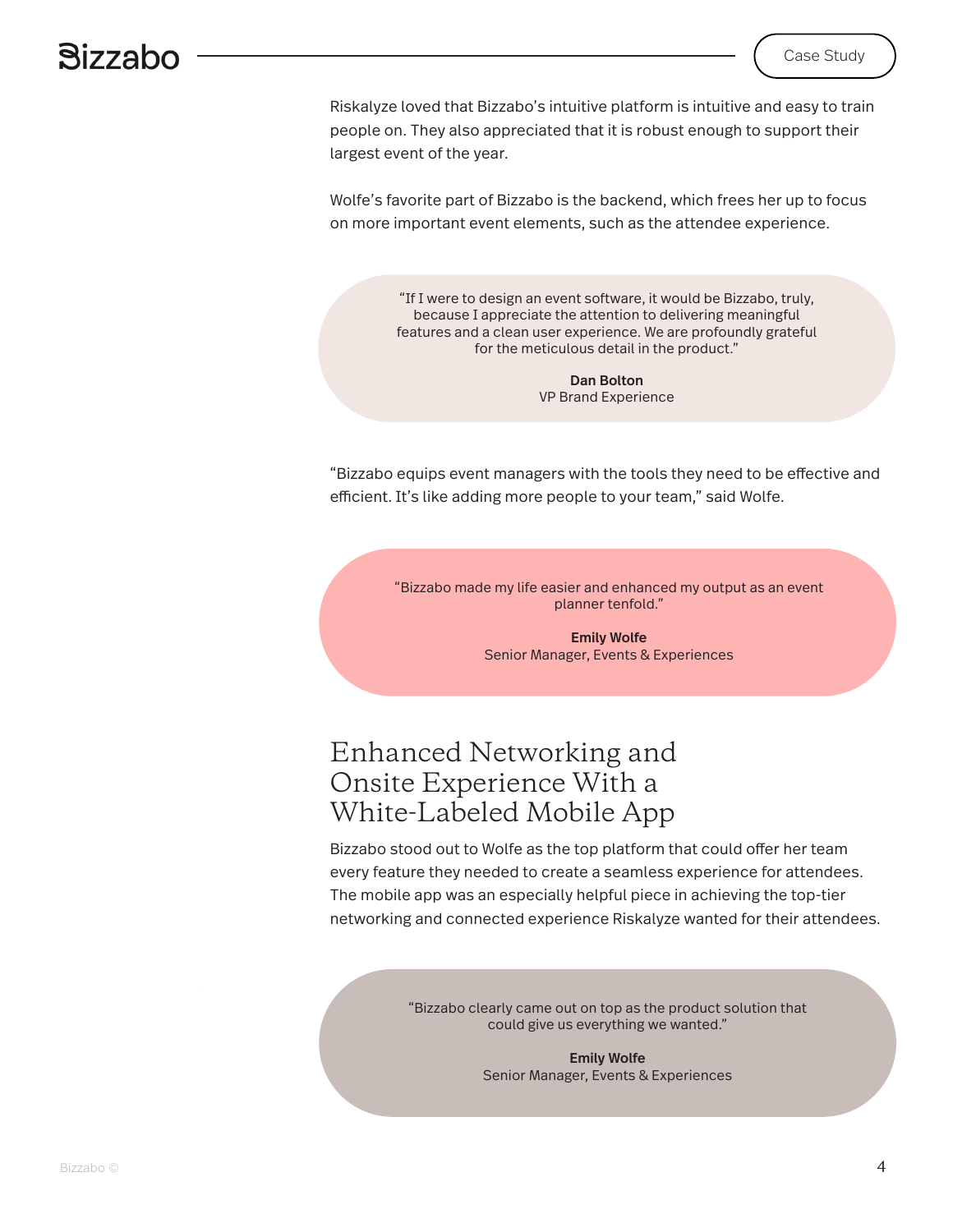### World-Class Support and Partnership

Bizzabo's entire team of customer success, onboarding, and technical support helped Wolfe get comfortable with the platform and execute a flawless event for attendees. Wolfe credits the support as one of the "unseen components" of Bizzabo because as every event planner knows, it's a matter of when — not if — things go wrong. And when they do, it puts partners to the test. For Riskalyze, having Bizzabo as a supportive partner made for a world of difference.

> "I could sing praises about the Bizzabo coaching and onboarding teams. Everyone has been incredibly supportive."

> > Emily Wolfe Senior Manager, Events & Experiences

### The Results

#### Satisfied Attendees Who Plan on Coming Back for More

Overall the event was a resounding success, achieving a 9.3 Net Promoter Score (NPS) on Riskalyze's 10-point scale. Additionally, more than 76% of attendees said they already planned on registering for next year's event.

> "Bizzabo's mobile app was the clear winner. It really enhanced the onsite experience because session times and locations were very clear so attendees could prioritize networking."

> > Emily Wolfe Senior Manager, Events & Experiences

#### Personalizing Registration and Effortless Check-In

Riskalyze was laser-focused on creating a seamless onsite experience at the *Fearless Investing Summit*, according to Bolton, starts at registration. "Getting registration right is the difference between a world-class event with vibrant energy versus an empty room," he said.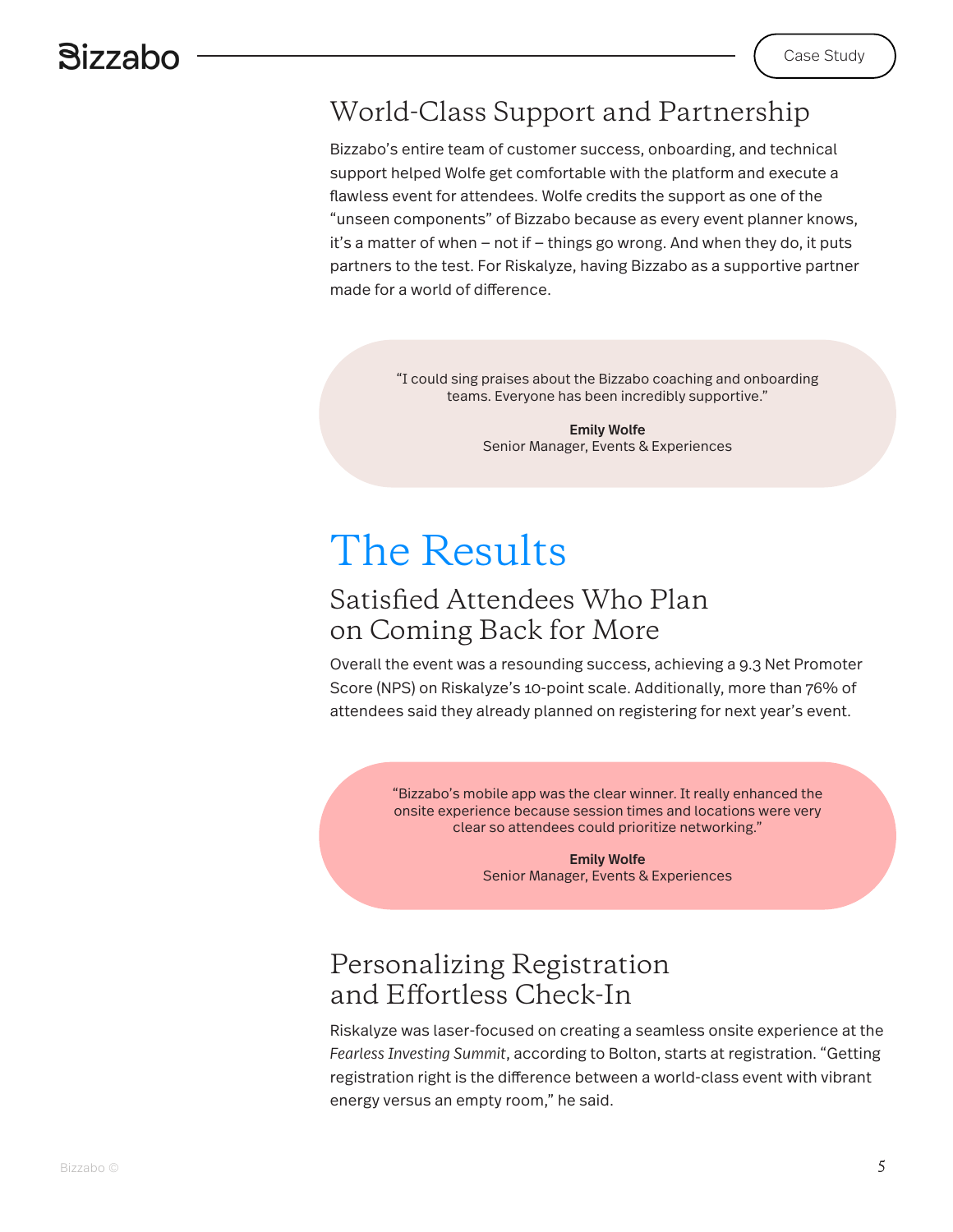The team used Bizzabo's entire suite of registration and ticketing features to drive attendance and craft a personalized experience right from the start. "We were able to customize registration flows and integrate them directly into our own website to keep our brand front and center," Wolfe said. With ticket types, Riskalyze was also able to identify attendees and categorize them by group, such as VIPs or special customers, to better nurture those relationships in the future.

> "With Bizzabo as our partner, we accomplished a true white-glove experience from beginning to end."

> > Emily Wolfe Senior Manager, Events & Experiences

After registering, onsite check-in is the first impression attendees get at an event. "The experience starts when they're waiting in line to pick up their badge," said Wolfe. "Attendees will remember their check-in experience so it needs to be a positive one — and getting them through quickly and effortlessly with Bizzabo was fantastic."

At the *Fearless Investing Summit*, the team set up check-in right in the center to create Riskalyze Central, a place where attendees could register and ask questions.

The team used Bizzaboxes onsite so guests could check-in on kiosks and print badges immediately, which created a quick and seamless experience for attendees. "Even when the line was out the door, the maximum wait time was always less than five minutes," said Wolfe.

> "Check-in was such an easy process. It was the simplest onsite registration I'd ever seen at an event."

> > Emily Wolfe Senior Manager, Events & Experiences

When Riskalyze enlisted additional team members to help with check-in, Wolfe and her team found it incredibly easy to train these new users. "It's massively helpful that I can trust check-in is going well so I can focus on other event components," said Wolfe.